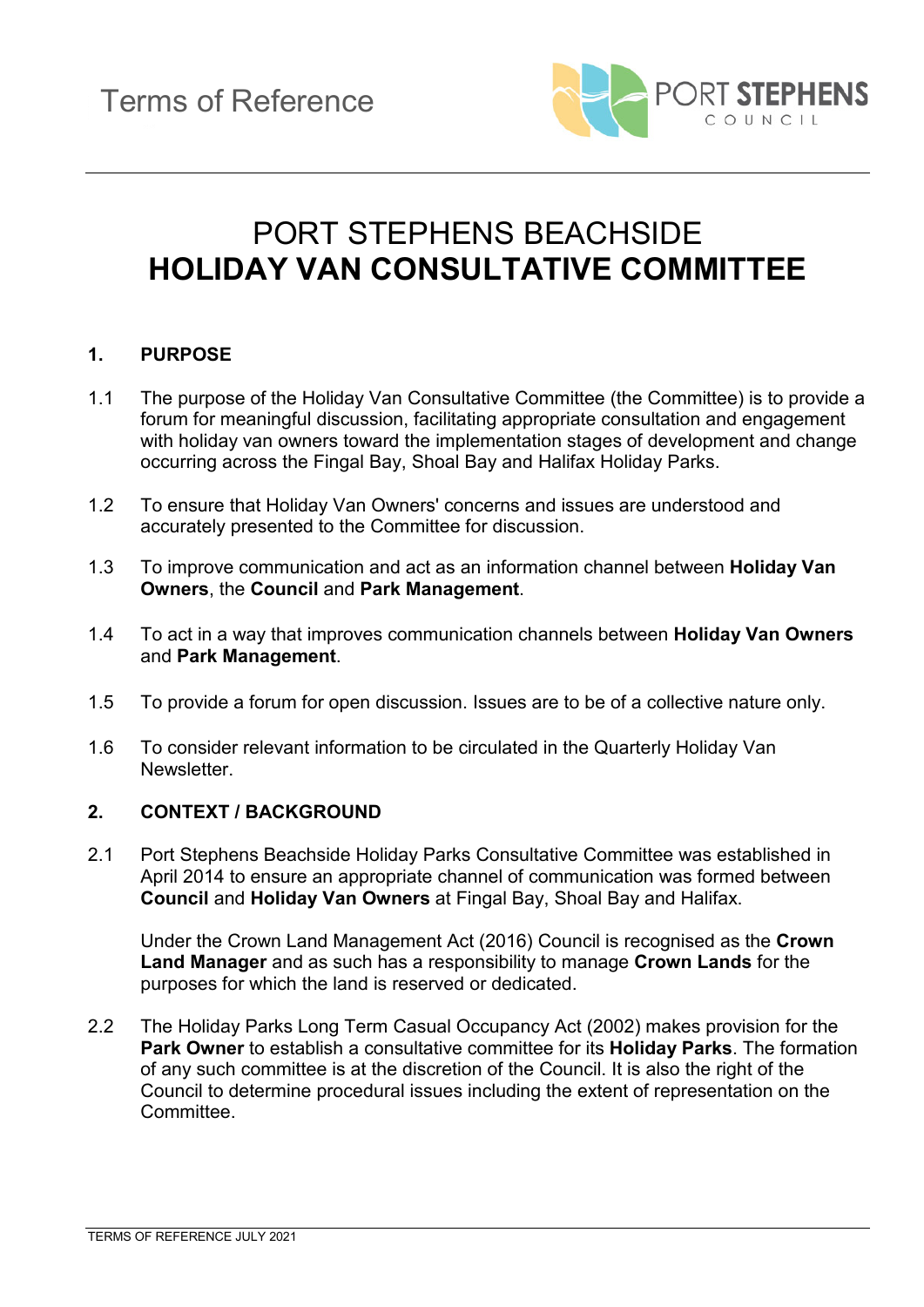

# **3. SCOPE**

3.1 The scope of operation of this **Committee** is to actively promote discussion on agenda matters with the view of improving the quality and financial viability of the **Holiday Parks** and amenity of holiday van owners, in keeping with the objectives set out in the approved **Plans of Management**.

### **4. DEFINITIONS**

- 4.1 "Park Owner" means Council.
- 4.2 "Council" means Port Stephens Council and the officers of Council.
- 4.3 "Crown Lands" means NSW Government Department Industry, and the officers of Crown Lands.
- 4.4 "Crown Land Manager" means Council in its capacity as managers of Crown reserves.
- 4.5 "Committee" means the Port Stephens Holiday Van Consultative Committee.
- 4.6 "Holiday Parks" means Fingal Bay, Shoal Bay and Halifax Holiday Parks.
- 4.7 "Park Management" means the appointed Council personnel responsible for the strategic and operational management of Port Stephens Beachside Holiday Parks.
- 4.8 "Holiday van" means a holiday van or caravan as defined in the Local Government (Caravan Parks, Camping Grounds and Moveable Dwellings) Regulation 2005.
- 4.9 "Holiday Van Owner" means a person or persons who own a holiday van and who has the right to occupy a site under a current occupation agreement.
- 4.10 "Plans of Management" means the plans approved by the Minister for the purpose of managing key objectives, strategies and performance targets established for the management of a Holiday Park on Council land or Crown reserve.
- 4.11 Port Stephens Caravan and Campers Association -"PSCCA" means the association representing holiday van owners within the holiday parks.

#### **5. AUTHORITY**

5.1 The **Committee** may formulate recommendations and submit same to Council for its consideration and determination. There is no decision making authority delegated by the **Council** to the **Committee**.

#### **6. TERM**

6.1 The commencement date of the Holiday Van Consultative Committee was April 2014 and is ongoing.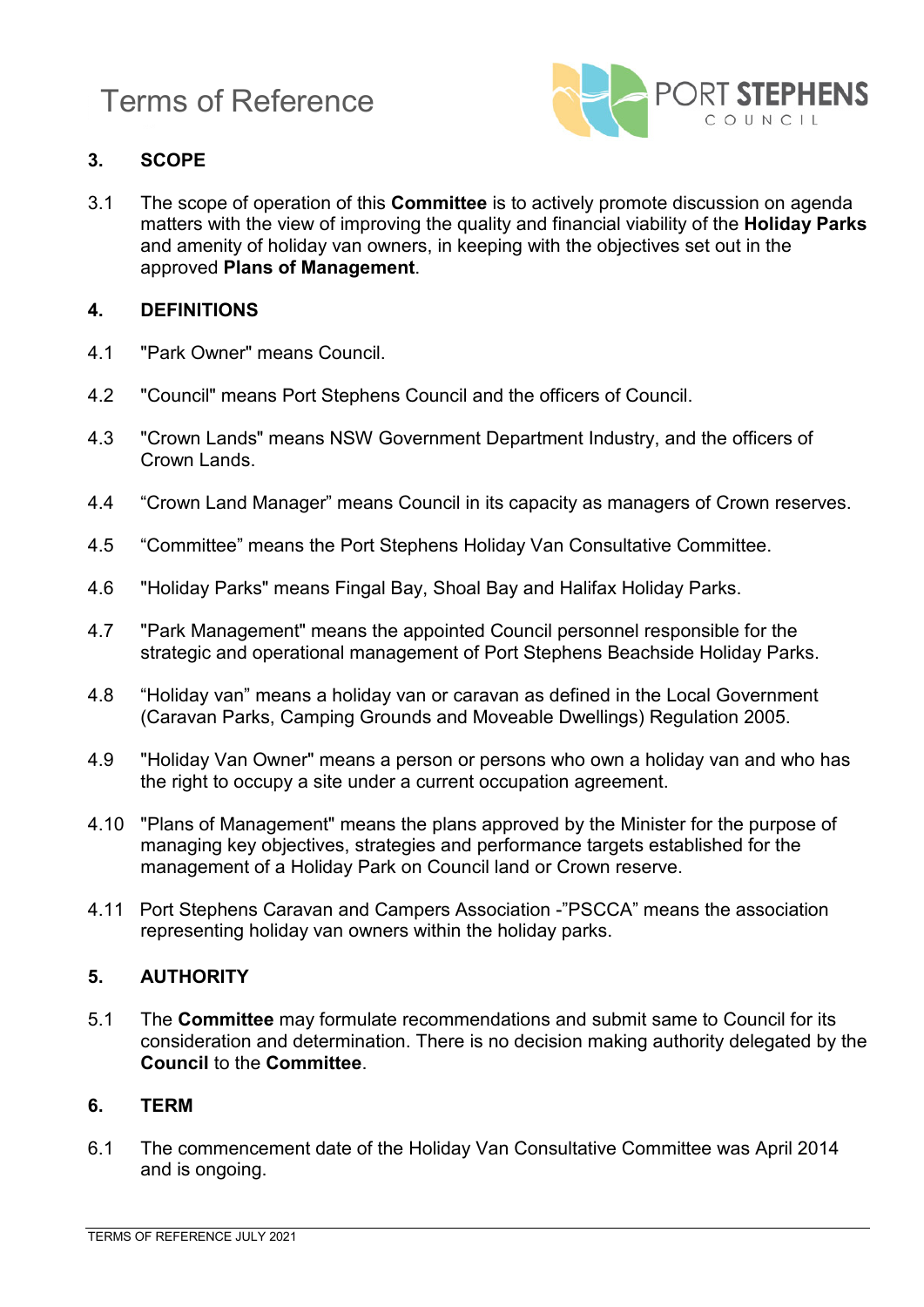

# **7. MEMBERSHIP**

- 7.1 Membership of the **Committee** will comprise 10 members:
- 7.1.1 Park Management 5 appointed representatives:
- a) Holiday Park Section Manager or delegate<br>b) Administration Officer or delegate
- b) Administration Officer or delegate<br>c) Holiday Parks Business Manager
- Holiday Parks Business Manager
- d) Holiday Parks Operations Manager
- e) Holiday Park Assistant Manager
- 7.1.2 Holiday Van Owner 5 elected representatives:
- a) Halifax (1)
- b) Shoal Bay (1)
- c) Fingal Bay (3) North Precinct includes Amaroo, Toowoon, Karloo Gooyah and Yatamah Streets, South Precinct – includes 7 vans in Pinaroo (23-35 on South boundary), Muraban, Kalyan, Rumaiy, Orana Streets (#18-42) and West Precinct – includes Pinaroo (2-75 excludes 7 vans in South precinct), Orana (#2-16), Quandong Extension & Nowrainie Streets.
- 7.2 **Holiday Van Owner** representatives will be elected through elections conducted across the 3 **Holiday Parks**. If a **Holiday Van Owner** representative resigns their position on the **Committee**, a new delegate will be sought through an expression of interest. If a **Holiday Van Owner** representative is unable to attend any one meeting of the **Committee** a nominated delegate, preferably from the same precinct, or a **PSCCA** member or a current **Holiday Van Owner** in the park as approved by the Chairperson may attend in their place.
- 7.3 The 5 **Holiday Van Owner** representatives will be elected from the 5 established electorates:
- a) **Halifax** (representing all occupants on Halifax Holiday Park)
- **Shoal Bay** (representing all occupants on Shoal Bay Holiday Park)
- c) **Fingal Bay –** A minimum of 2 and a maximum of 3 representatives to represent Fingal Bay Holiday Park as a whole.

# **7.4 Elections**

- 7.4.1 All **Holiday Van Owners** will be provided with the opportunity to nominate a van owner to represent their electorate to which they belong, as detailed in 7.1.2 above.
- 7.4.2 A **Holiday Van Owner** may nominate in one electorate only.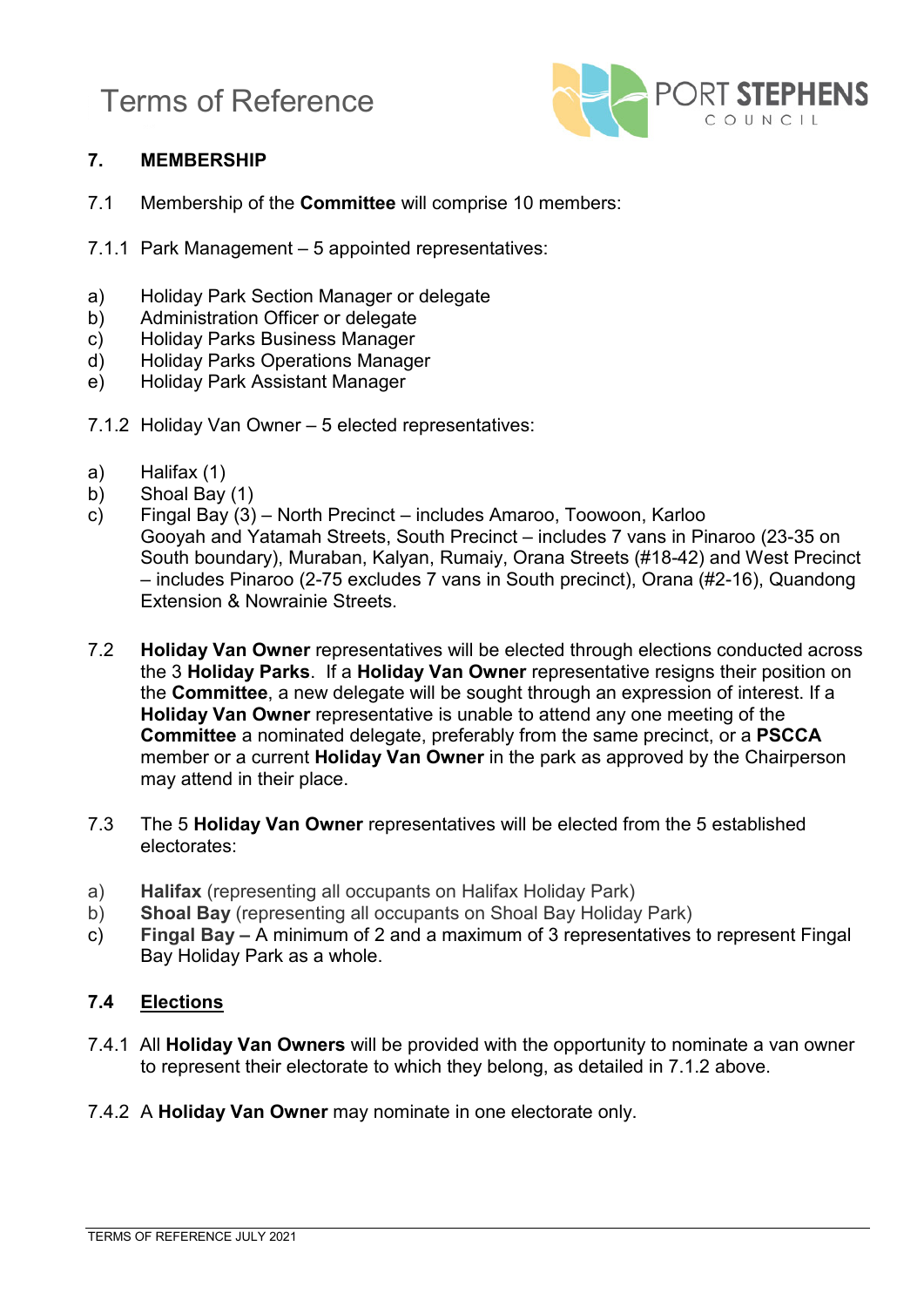

- 7.4.3 Nominators must supply, along with their nomination form:
- a) A short description of their background (half an A4 page maximum) and reasons for wanting to be elected to this **Committee**; and
- b) A current head and shoulders photograph which will be published with the ballot paper to enable holiday van owners to make a considered choice when voting for their representative.
- 7.4.4 Nominations will be called giving 28 days' notice of closure of nominations.
- 7.4.5 Within 7 working days of the closure of nominations, **Holiday Van Owners** will be provided with details of those who have nominated and receive a ballot paper for return to Port Stephens Beachside Holiday Park Management, PO Box 147 Nelson Bay 2315, within 28 days of the date of issue.
- 7.4.6 Should multiple nominations not be received in any one electorate, the individual who has nominated will be declared the representative for that electorate.
- 7.4.7 If the vote for any one position is tied, then the representative will be decided by a random draw of names.
- 7.4.8 Holiday van owners will be given one vote per site occupancy agreement to elect a representative for their electorate.
- 7.4.9 The ballot process will be supervised and conducted by the nominated Returning Officer (Council's Public Officer).
- 7.4.10 Within 2 working days of the close of the ballot, Park Management will advise **Holiday Van Owners** in that precinct of the successful elected Holiday Van Representatives for the **Committee**.
- 7.4.11 If no nominations are received, the **Committee** Chairperson may approach an individual **Holiday Van Owner** and recommend appointment to the vacant position to **Committee** to fill the casual vacancy until the next election period.

#### **7.5 Term of Committee Members**

- 7.5.1 **Committee** members will be elected for a 2 year term.
- 7.5.2 During the first term of office (no earlier than 18 months from the **Committee** commencing) an election will be held for 2 of the members with an election for the remaining 3 to be held the following year (at the end of the 2 year term). This will ensure continuity of membership.
- 7.5.3 The **Committee** will actively seek nominees for vacant positions as they become available.
- 7.5.4 A **Committee** member may resign at any time with notification in writing to the Chairperson.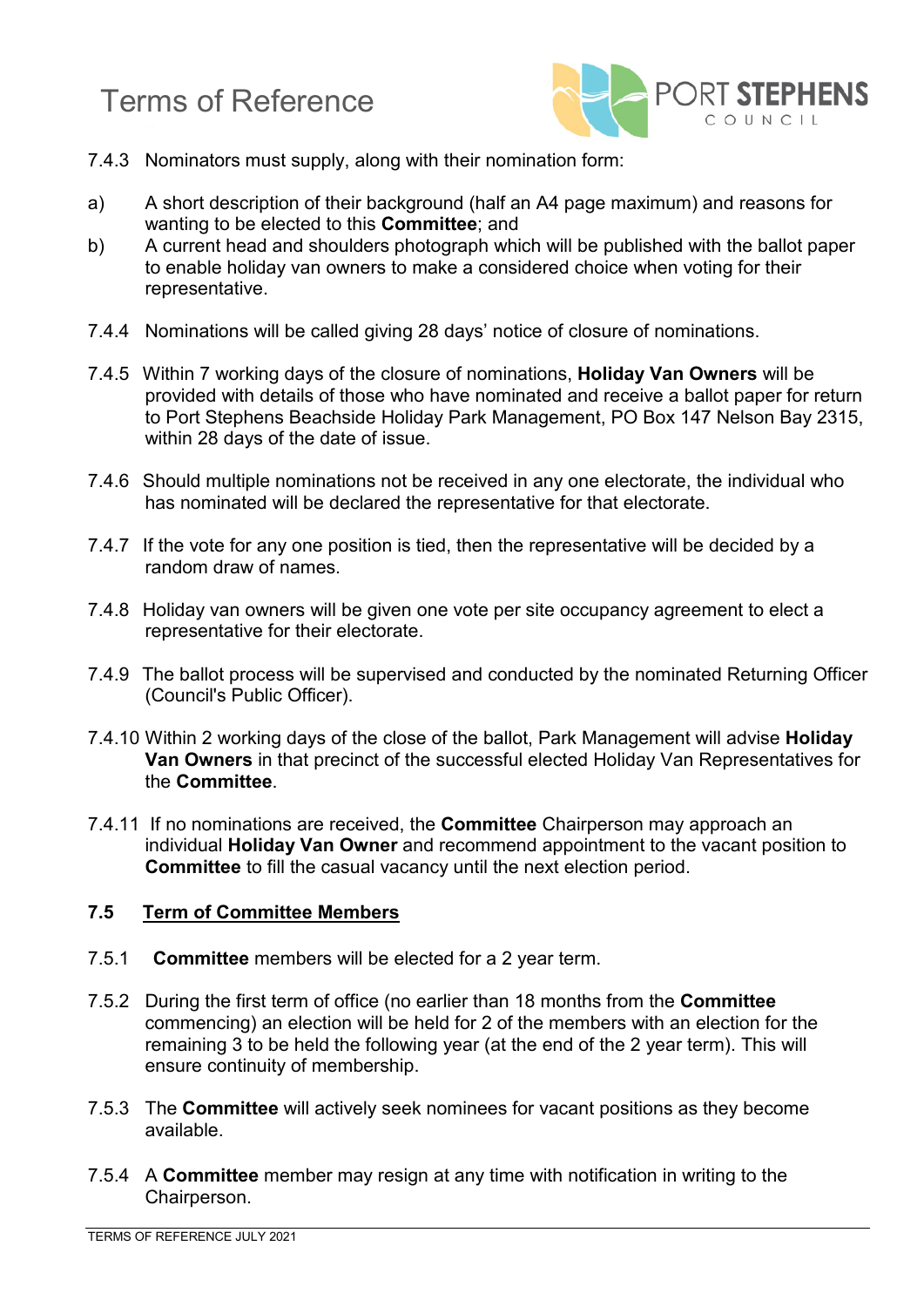



- 7.5.5 **Committee** members may be re-elected for consecutive terms.
- 7.5.6 Election for any vacant committee member positions will occur annually, coinciding with timing of the election process described at 7.5.2 and in consideration of operational requirements.

#### **8 ROLES AND RESPONSIBILITIES**

8.1 The **Committee** will be chaired by Council's Holiday Parks Section Manager or nominated delegate.

The Administration Officer or delegates role is to provide advice and general knowledge to the **Committee** members.

The **Holiday Park** Managers or delegates roles are to provide advice and recommendations on the agenda items and to provide input and direction to ensure transparency and that all information is true and relevant.

The **Holiday Van Owners** representative's roles are to ensure they provide appropriate consultation and engagement with **Holiday Van Owners** regarding development and change occurring across the **Holiday Parks**.

- 8.2 Members of the **Committee** are expected to:
- a) Have a good understanding of the **Committee**'s position within the **Council'**s governance framework.
- b) Understand the regulatory and legislative requirements **Council** appropriate to **Council** and **Crown Lands**.
- c) Ensure effective communication exists between the **Committee**, **Park Management** and key stakeholders.
- d) Provide professional competency to be able to meet the objectives of the **Committee**.
- 8.3 All **Committee** members are required to uphold the **Council**'s values and behaviours, which are considered to be core requirements of Council. All **Committee** members are expected to demonstrate the following values and behaviours in their dealings with each other and with the **Holiday Parks** community:
- a) Respect the individual, the environment and our culturally diverse community. We will treat everyone fairly with equity of opportunity and access for all.
- b) Integrity The **Committee** members will be honest in all that we do.
- c) Teamwork **Committee** members will work within a network of people for the betterment of the community.
- d) Excellence **Committee** members will strive to excel at everything we do. We will aim for the highest standard of quality to achieve best value for our community and customers.
- e) Safety **Committee** members will strive for a safer community. We do not put ourselves, or others at risk of injury and we will report hazards and make them safe.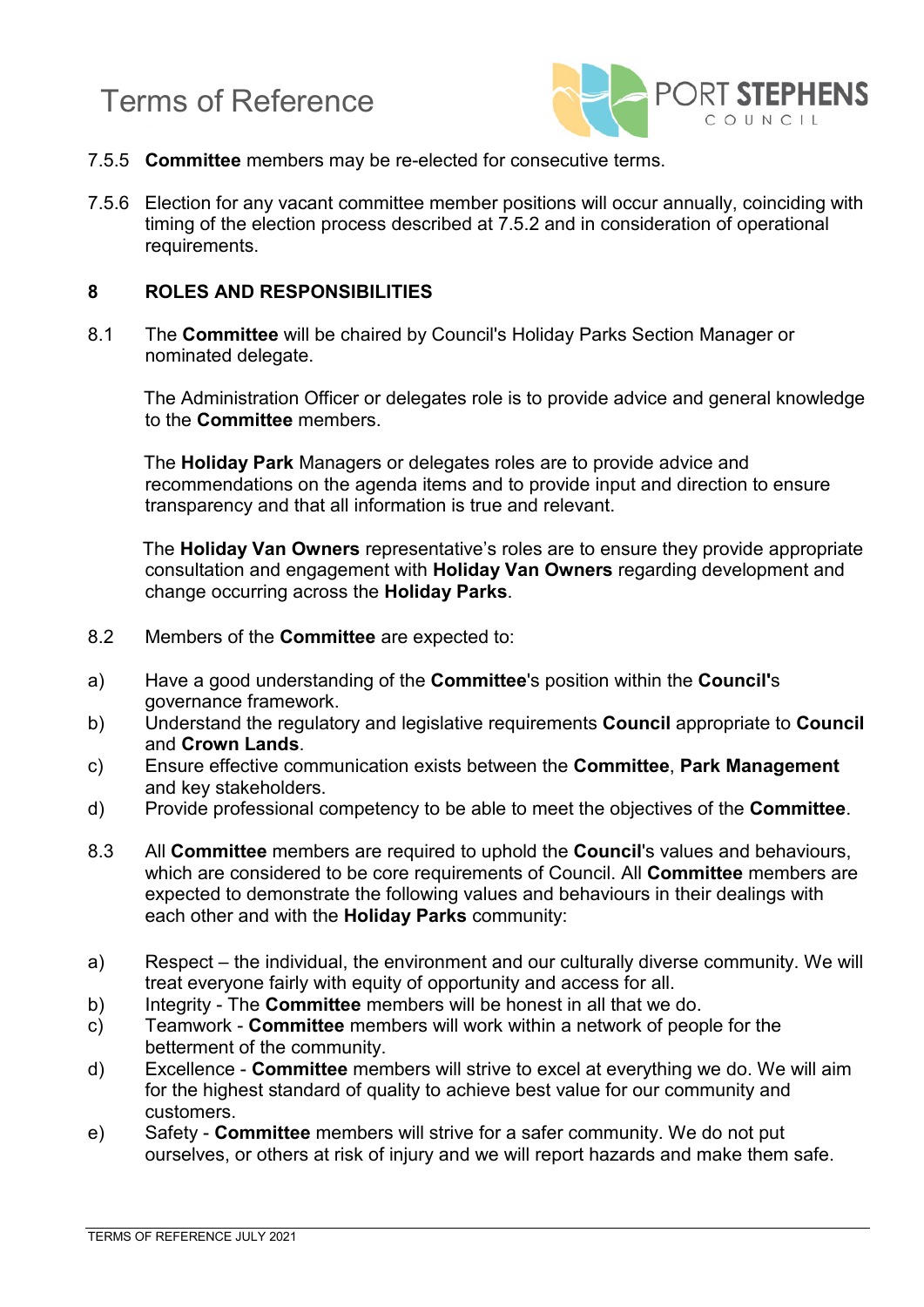

# **8.4 Code of Conduct**

- 8.4.1 **Committee** members are bound by the terms and conditions of **Council'**s Code of Conduct.
- 8.4.2 **Committee** members must declare any conflicts of interest at the start of each meeting. Details of any conflicts of interest must be appropriately minuted.
- 8.4.3 Where members or invitees at **Committee** meetings are deemed to have a real or perceived conflict of interest, it may be appropriate they be excused from **Committee** deliberations on the issue where the conflict of interest may exist.

### **8.5 Induction**

8.5.1 **Park Management** will ensure that new **Committee** members receive relevant information and briefings on their appointment to assist them to meet their **Committee**  responsibilities.

#### **8.6 Performance Assessment**

8.6.1 The Chair of the **Committee** will initiate an annual review of the performance of the **Committee**. The review will be conducted on a self-assessment basis (unless otherwise determined by the **Committee**), with appropriate input from relevant stakeholders, as determined by the **Committee** members.

#### **9 ADMINISTRATION ARRANGEMENTS**

#### **9.1 Meeting practices and cycles**

- 9.1.1 Unless otherwise specified in this Terms of Reference and in accordance with any Local Government or Crown Lands legislative requirements, the **Committee** will determine its meeting practice, processes and protocols.
- 9.1.2 The **Committee** will meet on the 3rd week of February, May, August and November of each year.
- 9.1.3 Extra-Ordinary meetings of the **Committee** may be convened only at the discretion of **Council**.
- 9.1.4 Meetings will be held at a time and date that is suitable for the majority of **Committee** members.
- 9.1.5 Meeting duration shall not exceed a maximum of 1½ hours unless determined otherwise by the **Committee**.
- 9.1.6 To reach a quorum for the **Committee** at least 3 of the elected **Committee** members must be present and at least 3 **Park Management** representatives. If for any reason a quorum is not reached the meeting will be rescheduled.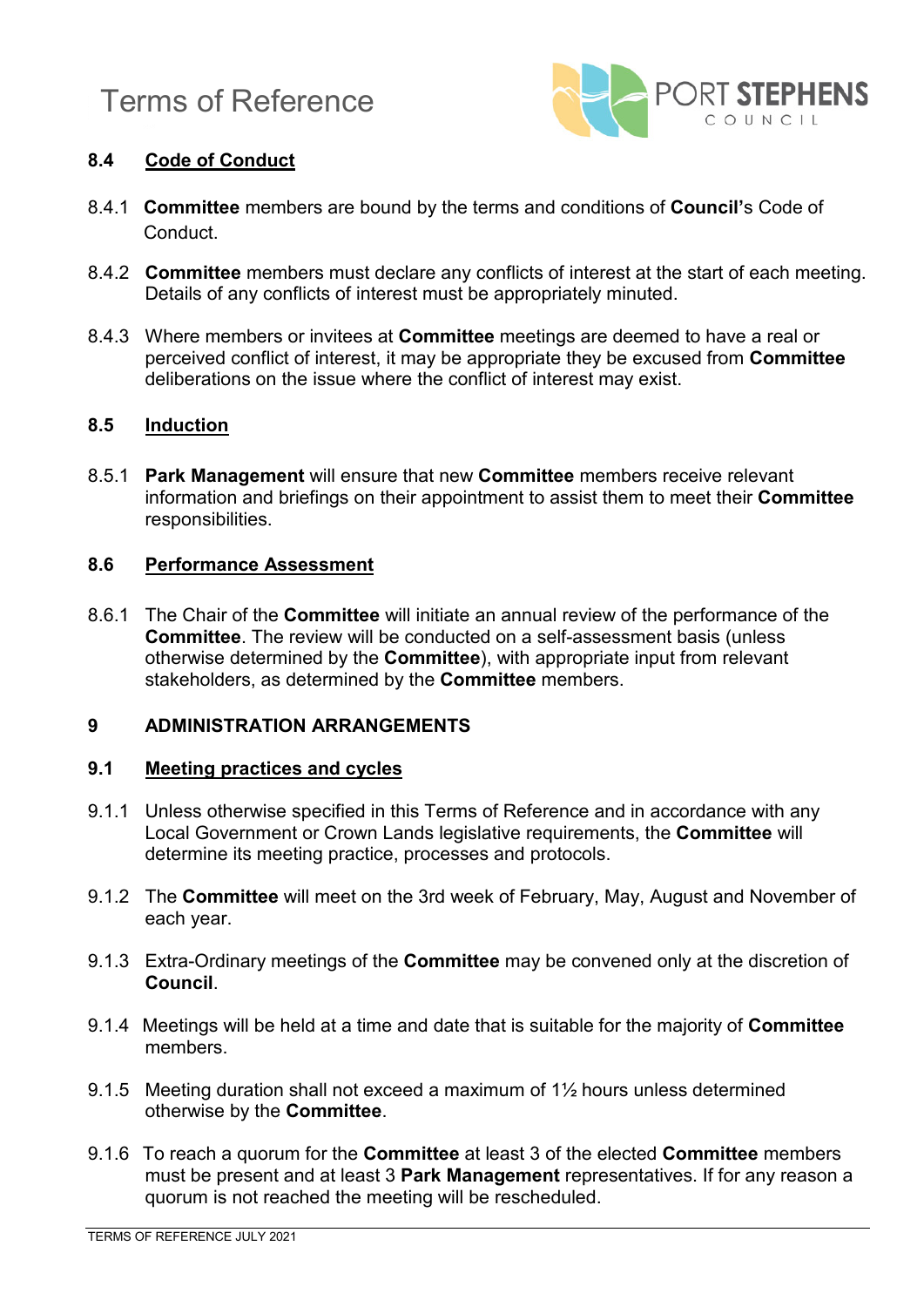

- 9.1.7 Meeting Attendance **Committee** members are expected to attend all **Committee** meetings.
- 9.1.8 Each participating member of the **Committee** shall meet all costs of their individual participation and attendance at **Committee** meetings.
- 9.1.9 Where a **Committee** member fails to attend 3 successive meetings without submitting a satisfactory explanation, a casual vacancy will be declared.
- 9.1.10 Persons other than **Committee** members/alternates/**Council** or **Crown Land** Officers shall not be permitted to attend meetings unless by invitation of the **Committee**  Chairperson.
- 9.1.11 A suitable meeting place and facilities will be made available by **Council** for the purpose of conducting the **Committee** meetings.
- 9.1.12 Where a **Committee** member is unable to attend a meeting, a nominated delegate preferably from the same precinct, or a **PSCCA** member or a current **Holiday Van Owner** in the park as approved by the Chairperson may attend in their place. The nominated representative may attend the meeting via Zoom online video link.
- 9.1.13 By agreement with **the Committee** the meeting may be held via Zoom online video link.

#### **9.2 Secretariat**

9.2.1 **Park Management** will provide the Secretariat to the **Committee**.

#### **9.3 Agenda and minutes**

- 9.3.1 Any **Committee** member may submit Agenda items.
- 9.3.2 A reminder of the date of the next meeting and the closing date for receipt of Agenda items will be sent by the Secretariat to all **Committee** members in advance of the next meeting.
- 9.3.3 Agenda items shall be forwarded to the Secretariat at least 7 days prior to the next meeting.
- 9.3.4 Representatives submitting items should ensure the content is given in sufficient detail to assist members to understand the issues raised or by providing additional supporting information.
- 9.3.5 The Secretariat will ensure the Agenda for each meeting and supporting papers are circulated to members in sufficient time (at least 3 working days) before the meeting.
- 9.3.6 Circulation of the Agenda will be by electronic means as determined by the **Committee**.
- 9.3.7 **Park Management** at its discretion will approve/disapprove items submitted for inclusion in any Agenda. There will be no general business permitted at the meeting.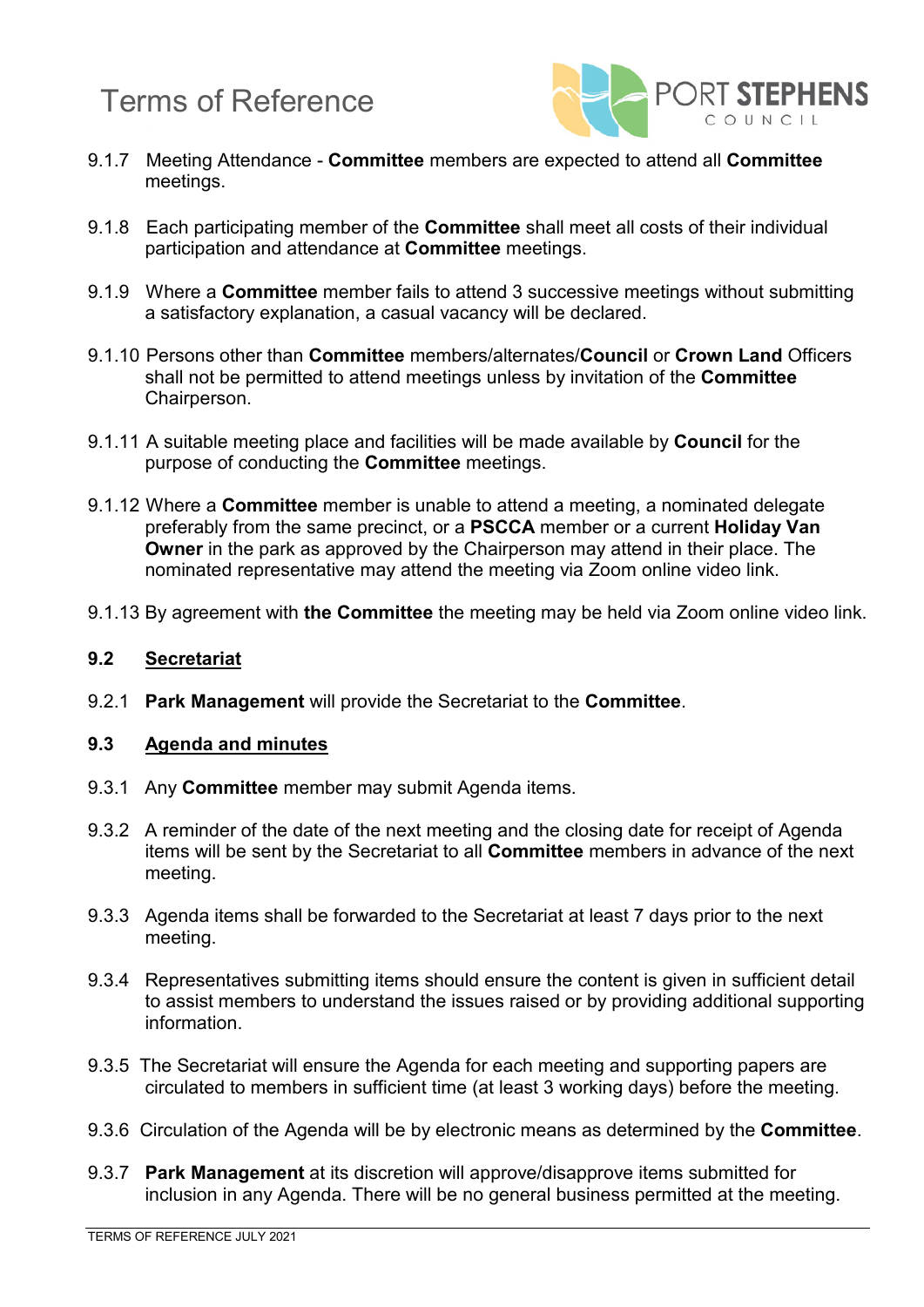

- 9.3.8 Only Agenda items of a collective nature will form the basis for discussion at **Committee** meetings – items of an individual nature i.e. items that relate to an individual **Holiday Van Owner** will not form discussion at **Committee** meetings.
- 9.3.9 Any additional information, which comes to hand after the preparation of Agenda papers, may be tabled at the meeting. The Secretariat will distribute papers to the **Committee** representatives prior to the **Committee** meeting where possible.
- 9.3.10 **Minutes** A formal record of the **Committee** meetings, including action responsibilities, shall be prepared by the Secretariat and circulated to all **Committee** members within 1 week of the meeting.
- a) Any comments shall be submitted to the Secretariat within 1 week of circulation.<br>b) The final record draft will be settled by the Chairperson, circulated to all the mem
- The final record draft will be settled by the Chairperson, circulated to all the members and published within the Beachside Holiday Parks website and **Council**'s central electronic records system (EDRMS).

### **9.4 Voting**

9.4.1 Matters under consideration by the **Committee** will be determined by consensus whenever possible. In the event that consensus cannot be achieved, an item is adopted by the **Committee** where a majority of members vote for the subject. If the voting is tied the Chairperson has a second (casting) vote which is used to break the deadlock.

#### **9.5 Recordkeeping**

9.5.1 The Secretariat will be responsible for minute taking and appropriate record keeping in line with **Council** policy.

#### **10 CONFIDENTIALITY**

- 10.1 Members listed in this Terms of Reference may become acquainted with or have access to confidential and/or sensitive information. Members should not disclose such information to any other party unless specifically authorised to do so and should not make improper use of any information.
- 10.2 **Council** has a common law and statutory obligation to protect the privacy and confidentiality of some information that may be shown to **Committee** Members. It is expected that **Committee** Members will accept and maintain the confidentiality of information so designated. Matters of a confidential nature will be identified during the meeting however if a member is unsure the confidentially of the matter should be checked with the Chairperson.
- 10.3 Letters from individuals addressed to **Council** will not be provided to the **Committee** nor will **Council** representatives provide names and addresses of any correspondence directed to **Council**.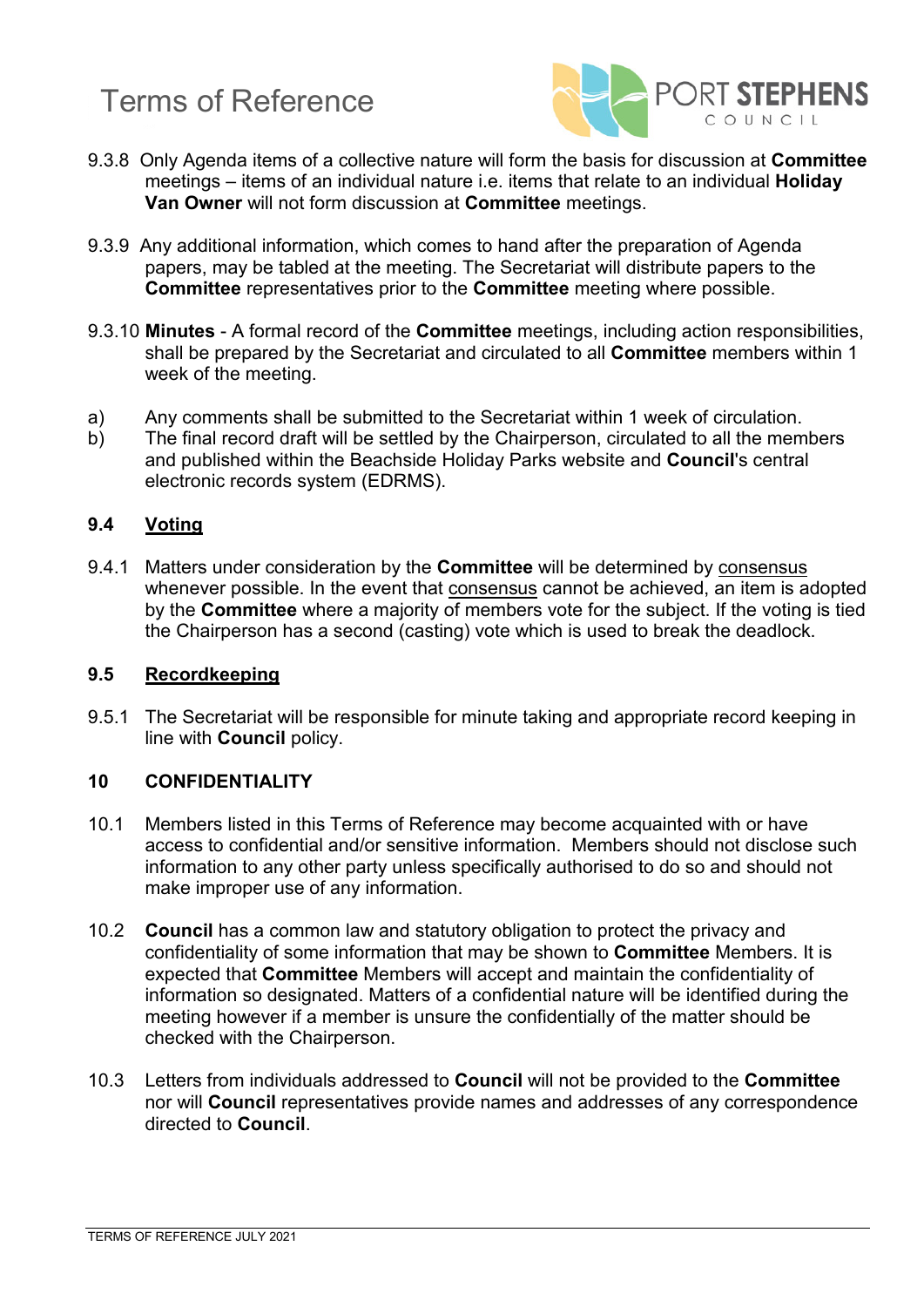

# **11. INTELLECTUAL PROPERTY**

- 11.1 The **Committee** acknowledges and agrees:
- a) It is important for **Council** to develop, maintain, protect and manage the organisation's intellectual property including copyrights, trademarks, registered designs, patents and databases.
- b) The **Committee** has a duty to observe and help protect **Council'**s intellectual property by not copying or supplying such property without the express permission of **Council** or the copyright owner.
- c) **Council** retains ownership of all intellectual property created by Members in the course of their **Committee** work.
- d) **Council** will acknowledge the **Committee** if publishing or reproducing a copy of Holiday Van Consultative Committee research, including images and historical data.
- 11.2 The Holiday Van Consultative **Committee** will refer to the Secretariat any questions relating to intellectual property rights or the use of another organisation's document.

#### **12. MEDIA**

- 12.1 Any media liaison associated with the activities of the **Committee** shall be undertaken in accordance with **Council's** protocols and with the approval of the **Committee**.
- 12.2 **Council** authorises delegated staff to make public statements on its behalf however other than designated **Council** staff **Committee** members are not permitted to make public statements on behalf of the **Committee** or **Council** including any media interviews and written material for publications e.g. the local newspaper, social media or radio.

#### **13. REVIEW**

13.1 The Terms of Reference will be reviewed at the first meeting each calendar year and recommendations made to Council of suggested changes, for its determination. Any changes to the **Committee** Terms of Reference must be approved by **Council.**

### **14. OTHER MATTERS**

14.1 Dispute Resolution - Should issues arise about a **Committee** member continuing their representation on the **Committee**, the member's views will be sought with the aim of resolving the issue. Initially this will be the responsibility of the Chairperson of the **Committee**.

If after a genuine attempt to resolve the issue the Chairperson considers that the **Committee** members appointment should be reviewed the matter will be referred to **Council** Senior Management to assist in conciliating the matter.

The **Committee** Member may wish to have a support person during this process.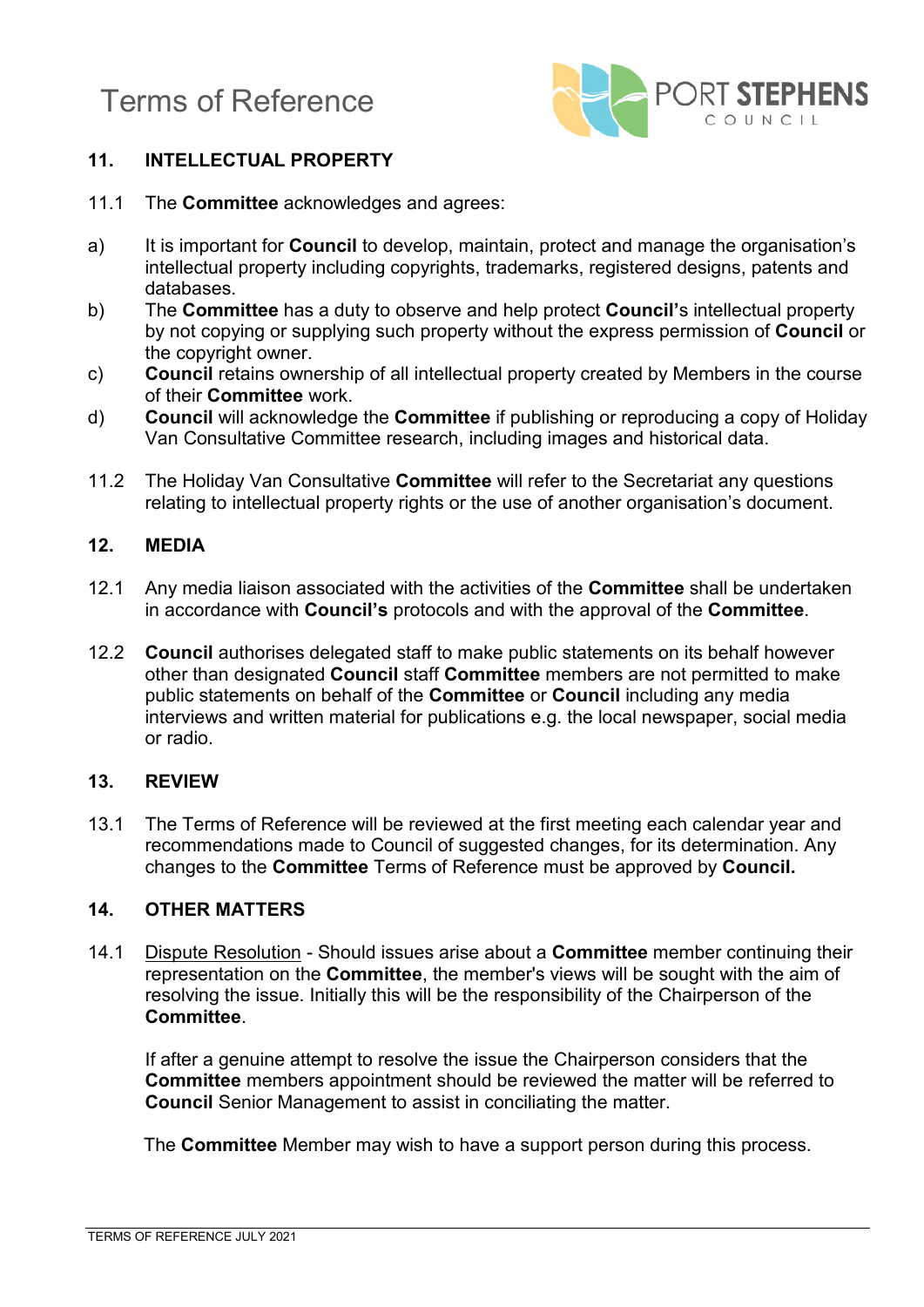

If conciliation is unsuccessful and a decision is made to discontinue representation, the **Committee** Member will be verbally informed of the decision with subsequent written confirmation from **Council** provided.

14.2 In carrying out its functions the **Committee** will be guided by existing processes and policies of **Council**.

# **15. MEETING CODE OF COOPERATION**

- We start on time and finish on time.
- We focus on the strategic intent of the item.
- We ensure that people attending meetings are provided with guidance and support.
- We consider the risks and opportunities of each item.
- We are prepared to have open and honest conversations about an issue even if it is uncomfortable.
- We all participate fully and are prepared to challenge each other.
- We use improvement tools that enhance meeting efficiency and effectiveness.
- We actively listen to what others have to say, seeking first to understand then to be understood.
- We consider the deployment of actions and programs through appropriate frameworks and

# **16. RELATED DOCUMENTS**

communicate the consensus view through appropriate channels.

- We follow up on the actions we are assigned responsibility for and complete them on time.
- We give and receive open and honest feedback in a constructive manner.
- We use data to make decisions (whenever possible).
- We determine issues arising by consensus or refer to the Chair for consideration.
- We strive to continually improve our meeting process and build time into each agenda for reflection and learning.
- We will promote best practice, keeping open minds, combining our experiences and shared learnings to inform our deliberations.

- Local Government Act 1993
- Crown Land Management Act (2016)
- Holiday Parks Long Term Casual Occupancy Act (2002)
- Local Government (Caravan Parks, Camping Grounds and Moveable Dwellings) Regulation 2005
- Port Stephens Council's Code of Conduct.